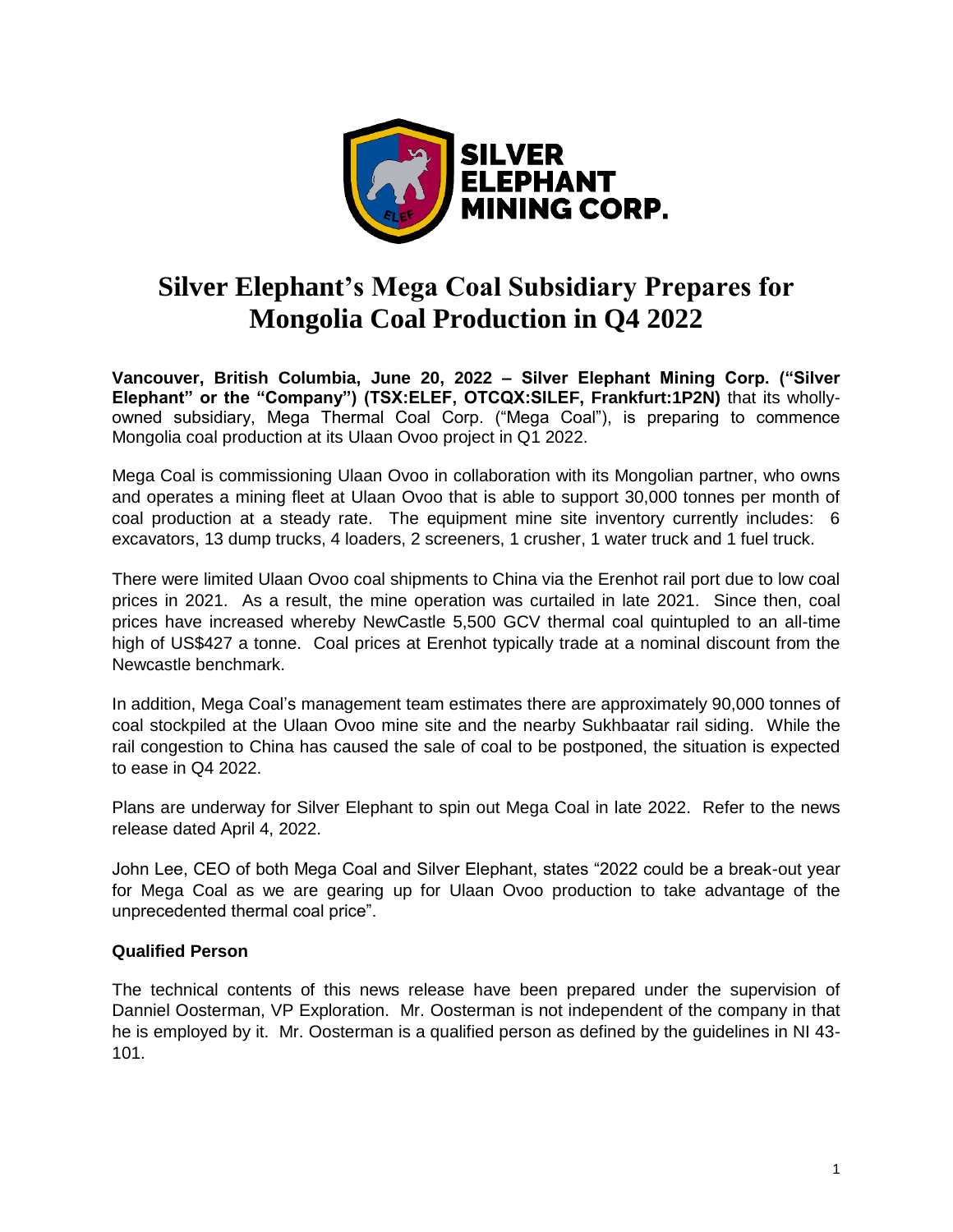## **About Mega Thermal Coal Corp.**

Mega Thermal Coal Corp. is a wholly-owned subsidiary of Silver Elephant which owns and operates the following Mongolia thermal coal projects:

Ulaan Ovoo, which contains a measured 174.5 million tonnes and indicated 34.3 million tonnes of thermal coal, with an average GCV of 5,040 kcal/kg (as cited in the technical report by Wardrop Engineering, December 13, 2010, available on SEDAR).

Chandgana Khavtgai, which contains a measured and indicated 1.05 billion tonnes of thermal coal, with an average GCV of 3,636 kcal/kg (as reported by Kravits Geological Services LLC, September 28, 2010, available on SEDAR).

Chandgana Tal, which contains a measured 124.4 million tonnes of thermal coal, with an average GCV of 3,306 kcal/kg (as reported by John T. Boyd Company, February 2014, available on SEDAR).

Further information on Mega Coal can be found at www.megacoal.ca.

#### **About Silver Elephant Mining Corp.**

Silver Elephant Mining Corp. is a premier silver mining and exploration company which also owns 100% of Mega Coal and 39% of Battery Metals Royalties Corp.

Further information on Silver Elephant can be found at www.silverelef.com.

#### **SILVER ELEPHANT MINING CORP.**

ON BEHALF OF THE BOARD

*"John Lee" Executive Chairman*

*Neither the Toronto Stock Exchange nor its Regulation Services Provider (as that term is defined in the policies of the Toronto Stock Exchange) accepts responsibility for the adequacy or accuracy of this release.*

#### **Cautionary Note Regarding Forward-Looking Statements**

Certain statements contained in this news release, including statements which may contain words such as "expects", "anticipates", "intends", "plans", "believes", "estimates", or similar expressions, and statements related to matters which are not historical facts are forward-looking information within the meaning of applicable securities laws. Such forward-looking statements, which reflect management's expectations regarding Company's future growth, results of operations, performance, and business prospects and opportunities, are based on certain factors and assumptions and involve known and unknown risks and uncertainties which may cause the actual results, performance, or achievements to be materially different from future results, performance, or achievements expressed or implied by such forward-looking statements.